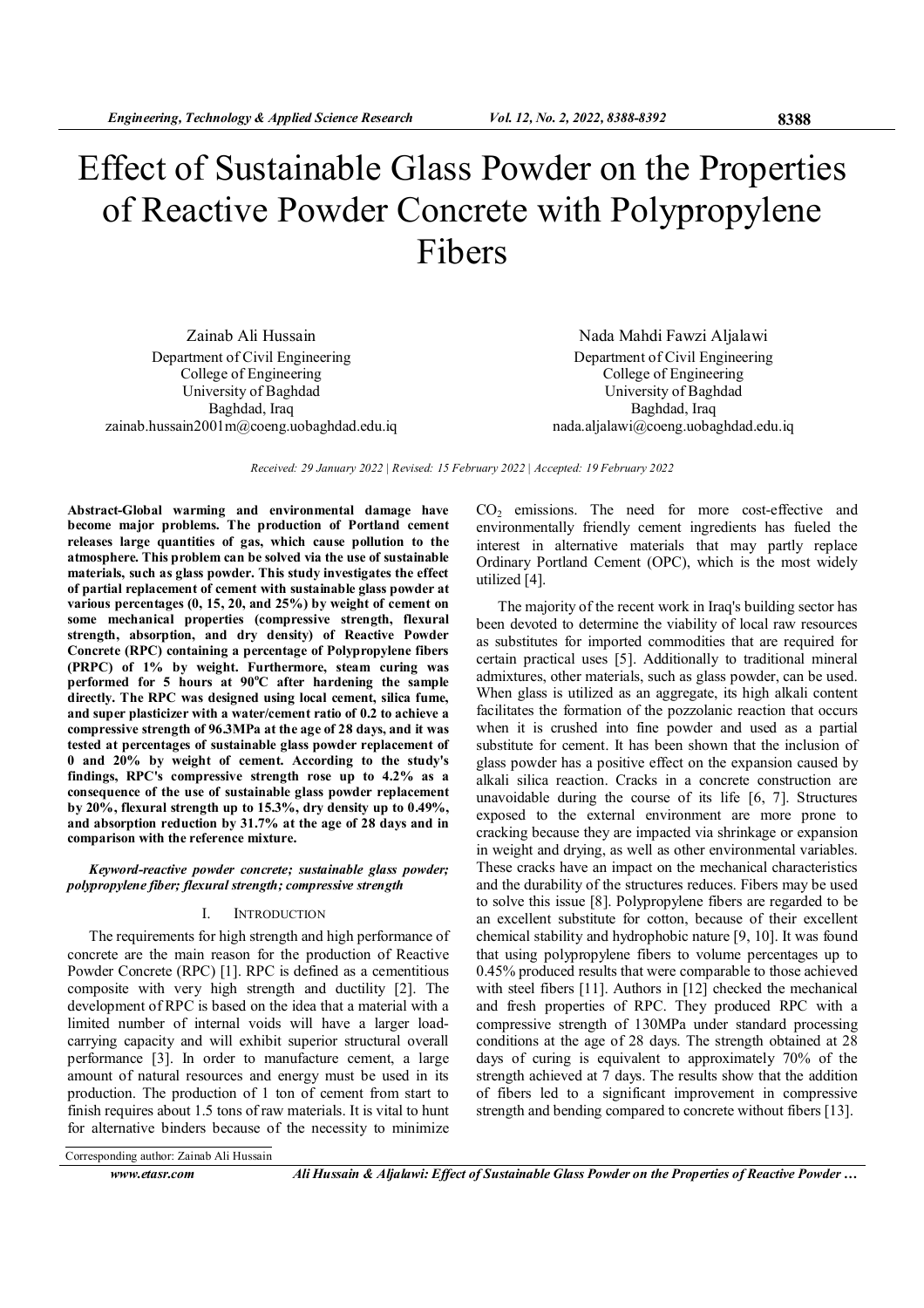## II. MATERIALS

# A. Cement

OPC (Cem I 42.5R) was used in this study. The physical and chemical requirements comply with [14].

# B. Silica Fume (SF)

Silica fume was employed to improve rheological properties via the lubrication effect caused by the spherical shape of the material. The chemical and physical properties as well as the strength activity index are in accordance with the [15] standard.

## C. Fine Aggregates

The utilized fine aggregates had a good gradation, were free from harmful substances that have an impact on the results of the examination, and passed through the 0.6mm sieve, and complied with the requirements of [16].

# D. Polypropylene Fibers

Belgian Fibers polypropylenes fibers were used for reinforcement. The specifications and properties of the fibers used throughout the experimental work are illustrated in Table I and Figure 1.

TABLE I. POLYPROPYLENE FIBER PROPERTIES\*

| <b>Description</b> | <b>Specifications</b>    |  |  |
|--------------------|--------------------------|--|--|
| Length             | 6 <sub>mm</sub>          |  |  |
| Diameter           | 34 <sub>um</sub>         |  |  |
| Aspect ratio       | 0.176                    |  |  |
| Density            | $0.91$ g/cm <sup>3</sup> |  |  |
| Young modulus      | 3750MPa                  |  |  |

\*data sheet



Fig. 1. Polypropylene fibers used in this work.

## E. Glass Powder

In this study, sustainable glass powder (Figure 2) resulting from shops selling window glasses was used. Because it was difficult to be disposed of, it was recycled and grounded to the required finesse according to the requirements of [17]. At first the grinding process was carried out with the use of an iron hammer that crushed the waste glass into small pieces. Then an industrial grinder was used. The chemical and physical properties and strength activity index comply with [18], as show in Table II.



Fig. 2. Glass powder used in this work.

TABLE II. CHEMICAL AND PHYSICAL PROPERTIES OF GLASS POWDER

| <b>Oxide composition</b>                         | Test result % | Limit of ASTM C618-15<br>class N specification<br>requirements |  |
|--------------------------------------------------|---------------|----------------------------------------------------------------|--|
| Silicon Oxide (SiO2)                             | 64.22         |                                                                |  |
| Aluminum oxide $(AL_2O_3)$                       | 9.6(79.02)    | Min(70)                                                        |  |
| Iron oxide(Fe <sub>2</sub> O <sub>3</sub> )      | 5.2           |                                                                |  |
| Sulfur trioxide $(SO3)$                          | 2.1           | Max(4)                                                         |  |
| Calcium oxide (CaO)                              | 4.26          |                                                                |  |
| Magnesium oxide (MgO)                            | 1.65          |                                                                |  |
| Loss of ignition                                 | 3.21          | Max(10)                                                        |  |
| Percent retained on 45um<br>(NO.325)             | 32%           | 34%                                                            |  |
| Strength activity index %<br>with OPC at 7 days. | 101.4         | Min(75)                                                        |  |

#### F. Water

The water used in this study was clean and free from harmful substances, complying with [19].

# G. Chemical Admixtures

Given that adding fibers to the mixture reduces mixture workability, therefore a superplasticizer was added to the mixture. This type G product, conforms to [20] and the manufacturer's suggested dose varied from 0.5 to 2.5lt per 100kg of cement.

#### III. REACTIVE POWDER CONCRETE DESIGN

For the purpose of obtaining RPC with the desirable properties, strength design of 95MPa was adopted [12]. Table III summarizes the mix design RPC containing polypropylene fibers by 1% vol. of concrete. The used dosage of superplasticizer was 1.8lt/100Kg of cement.

TABLE III. DETAILS OF RPC MIX PROPORTIONS FOR  $(\text{Kg/m}^3)$ 

| Mix<br>type | <b>OPC</b> | Fine<br>aggregates | <b>Silica</b><br>fume | <b>Glass</b><br>powder | Water<br>weight | W/Cm  |
|-------------|------------|--------------------|-----------------------|------------------------|-----------------|-------|
| M.0%        | 950        | 1045               | 238                   |                        | 208             | 0.175 |
| M.15%       | 807.5      | 1045               | 238                   | 142.5                  | 208             | 0.175 |
| $M.20\%$    | 760        | 1045               | 238                   | 190                    | 208             | 0.175 |
| M.25%       | 712.5      | 1045               | 238                   | 237.5                  | 208             | 0.175 |

#### IV. CURING SAMPLES

After the samples were removed from the molds, they were placed in the steam curing device for 5 hours at a temperature of  $90^{\circ}$ C as shown in Figure 3. After that, the samples were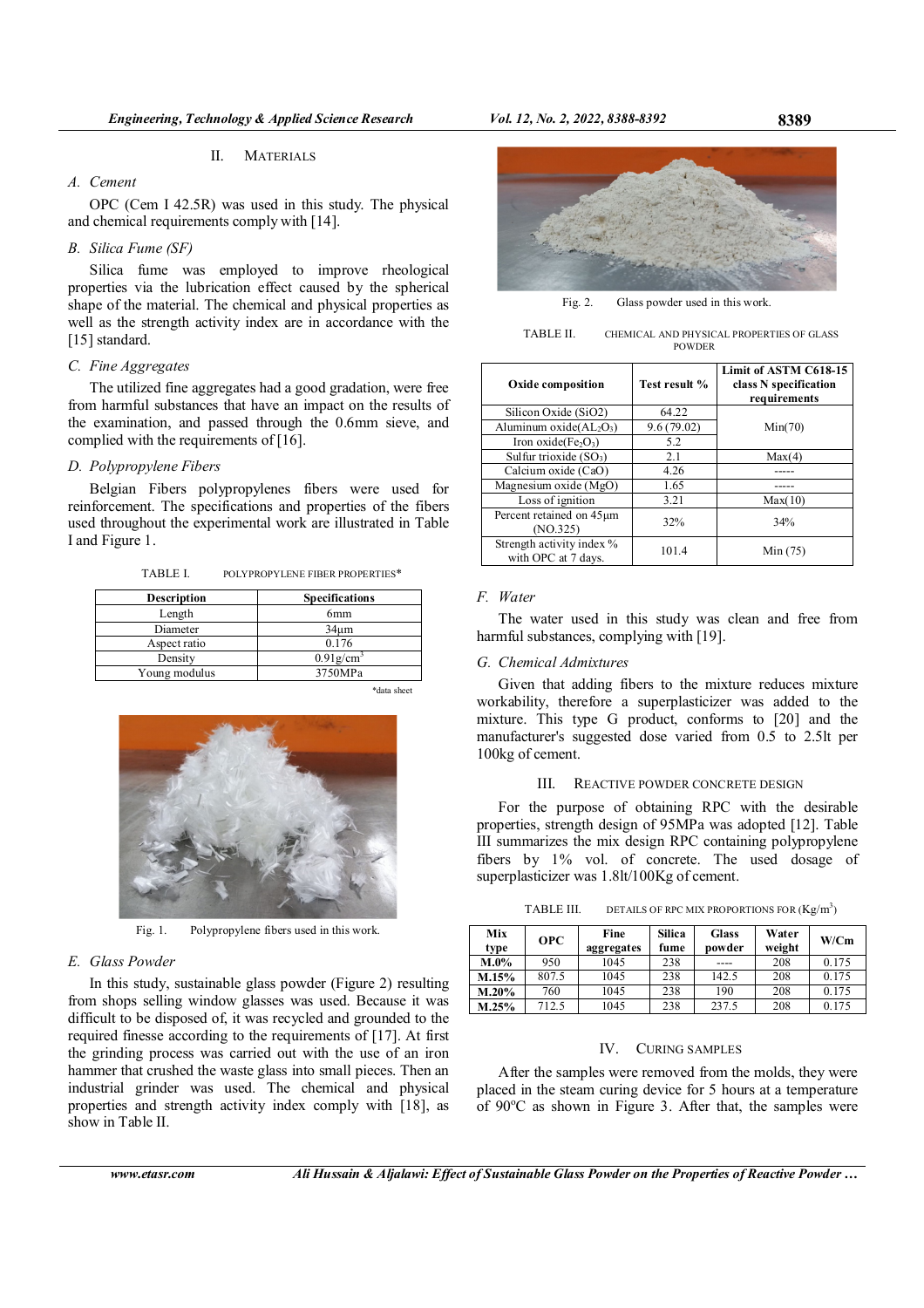outed from the steam curing device and were placed in the normal treatment tank for the age of test.



# A. Flow Test

Regarding the flow for PRPC samples, a minor increase was achieved with increased replacement percentage as shown in Figure 4. This occurred due to the small size of the glass powder particles in addition to the glassy texture and the spherical shape that makes them work as spherical bearings that lubricate the mix. Thus the glass powder acts as a superior plasticizer that increases workability and reduces the friction that occurs between the particles. This result agrees with the results of [21].



Fig. 4. Relationship between flow and flass powder percentage for PRPC.

#### B. Compressive Strength

The sustainable glass powder was utilized in 4 percentages (0, 15, 20, 25%) by weight of cement. We notice through the values shown in Figures 5-6 that the glass powder affects the chemical reactions in the cement. The highest value of compressive strength was obtained when the replacement ratio was 20%, due to the pozzolanic reaction caused by the glass powder in the RPC mixture being energetically triggered via the high temperature used for steam curing leading to the formation of a denser microstructure and a quicker

development of strength. Finely dispersed glass powder acts as a supplementary cementitious material micro filler within the concrete matrix, causing the strength to increase. This result agrees with the results of [22, 24].





Fig. 6. Relationship between the compressive strength and age for PRPC.

# C. Flexural Strength

The flexural strength values of the mixture with 20% replacement with glass powder were greater than the reference mixture's values as shown in Figure 7. This increase was caused by the great pozzolanic properties of the glass powder that play a micro filler function in the concrete matrix RPC mix. The flexural strength of PRPC was improved via extending the curing age due to the continued cement hydration as the curing age progressed. This result agrees with [25, 26].



Fig. 7. Relationship between the flexural strength and age for PRPC.

#### D. Dry Bulk Density

The results of the oven-dry density of hardened test for replacement ratio of 20% sustainable glass powder at the age of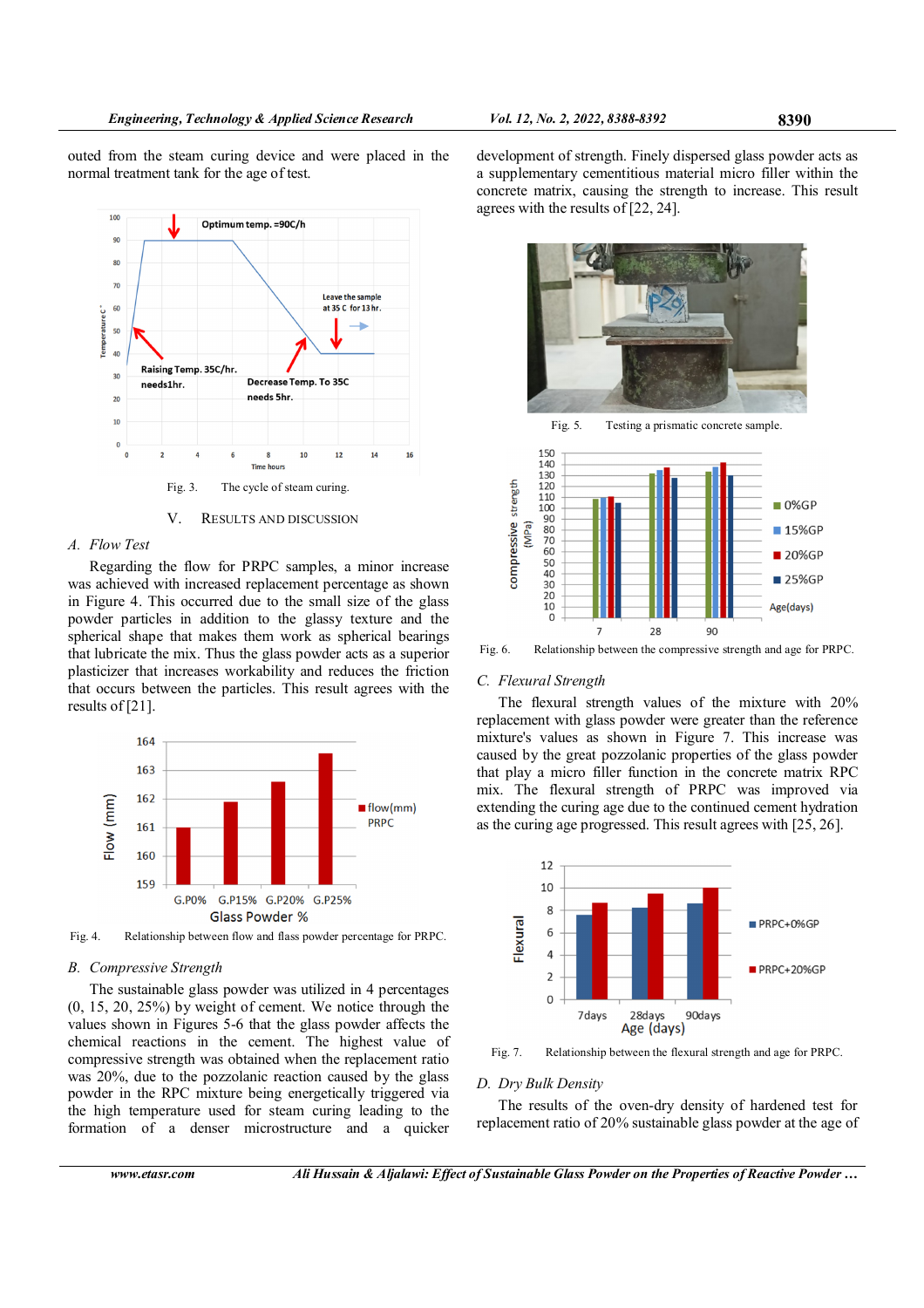7, 28, and 90 days was higher than the reference mixtures (Figure 9). This increase was caused by the fact that the glass powder has the potential to react with the CaO generated from the cement hydration leading to the formation of additional binder material, which is a calcium silicate hydrate gel, which contributes to the increase in the density of the mortar by filling the spaces between the cement paste and fine aggregates. This result agrees [27, 28].









Fig. 10. Relationship between absorption (%) and age for PRPC.

# E. Water Absorption

The findings of the absorption test revealed that the amount of sustainable glass powder present is inversely proportional to the amount of absorption (Figure 10). The sustainable glass powder can act as a supplementary cementitious material and form larger amounts of C-S-H gel that can fill the spaces in the concrete matrix that would be filled with water. This result agrees with the findings in [24].

#### VI. CONCLUSION

After experimenting in the laboratory and comparing the values of the reference RPC mixture with the mixtures of replacement ratios of 15, 20, and 25% by weight of cement, it is concluded that:

- The compressive strength at 15% replacement increased by about 1.39% at the age of 7 days,  $2.39%$  at the age of 28 days, and by 3% at 90 days. At 20% replacement, the increase was about 2.39, 4.2, and 6.1% at 7, 28, and 90 days respectively. At 25% replacement ratio, the opposite occurred. The compressive strength was less than that of the reference mixture by about 3% at 7 days, but in later ages (28, 90 days) there was a decline in the decrease to 2.8 and 2.5%.
- The highest flexural strength of 9.53MPa was achieved at 28 days at 20% replacement.
- The water absorption of the 20% replacement mixture was less than the reference mixture's by 31.7% at the age of 28 days.
- The dry density of PRPC showed slight increases when the cement was replaced by 20% by sustainable glass powder at all ages. The PRPC density achieved by this replacement rate was 2436, 2448, and  $2457 \text{kg/m}^3$  at 7, 28, and 90 days.
- The utilized in this study sustainable glass powder is very good in improving the mechanical properties of concrete in the presence of polypropylene fibers.

#### **REFERENCES**

- [1] Z. F. Muhsin and N. M. Fawzi, "Effect of Fly Ash on Some Properties of Reactive Powder Concrete," Journal of Engineering, vol. 27, no. 11, pp. 32–46, Nov. 2021, https://doi.org/10.31026/j.eng.2021.11.03.
- [2] P. Richard and M. Cheyrezy, "Composition of reactive powder concretes," Cement and Concrete Research, vol. 25, no. 7, pp. 1501– 1511, Jul. 1995, https://doi.org/10.1016/0008-8846(95)00144-2.
- [3] S. Collepardi, L. Coppola, R. Troli, and M. Collepardi, "Mechanical Properties of Modified Reactive Powder Concrete," in Fifth CANMET/ACI International Conference on Superplasticizers and Other Chemical Admixtures in Concrete, Rome, Italy, Oct. 1997.
- S. M. Alsaedy and N. Aljalawi, "The Effect of Nanomaterials on the Properties of Limestone Dust Green Concrete," Engineering, Technology & Applied Science Research, vol. 11, no. 5, pp. 7619–7623, Oct. 2021, https://doi.org/10.48084/etasr.4371.
- [5] A. W. Ali and N. M. Fawzi, "Production of Light Weight Foam Concrete with Sustainable Materials," Engineering, Technology & Applied Science Research, vol. 11, no. 5, pp. 7647–7652, Oct. 2021, https://doi.org/10.48084/etasr.4377.
- [6] A. Shayan and A. Xu, "Value-added utilisation of waste glass in concrete," Cement and Concrete Research, vol. 34, no. 1, pp. 81–89, Jan. 2004, https://doi.org/10.1016/S0008-8846(03)00251-5.
- [7] J. Reindl, Bibliography on Gypsum Drywall. Madison, WI, USA: Dane County Department of Public Works, 1998.
- [8] S. A. A. Kareem and I. F. Ahmed, "Impact Resistance of Bendable Concrete Reinforced with Grids and Containing PVA Solution," Engineering, Technology & Applied Science Research, vol. 11, no. 5, pp. 7709–7713, Oct. 2021, https://doi.org/10.48084/etasr.4440.
- [9] S. Kakooei, H. M. Akil, M. Jamshidi, and J. Rouhi, "The effects of polypropylene fibers on the properties of reinforced concrete structures," Construction and Building Materials, vol. 27, no. 1, pp. 73–77, Oct. 2012, https://doi.org/10.1016/j.conbuildmat.2011.08.015.